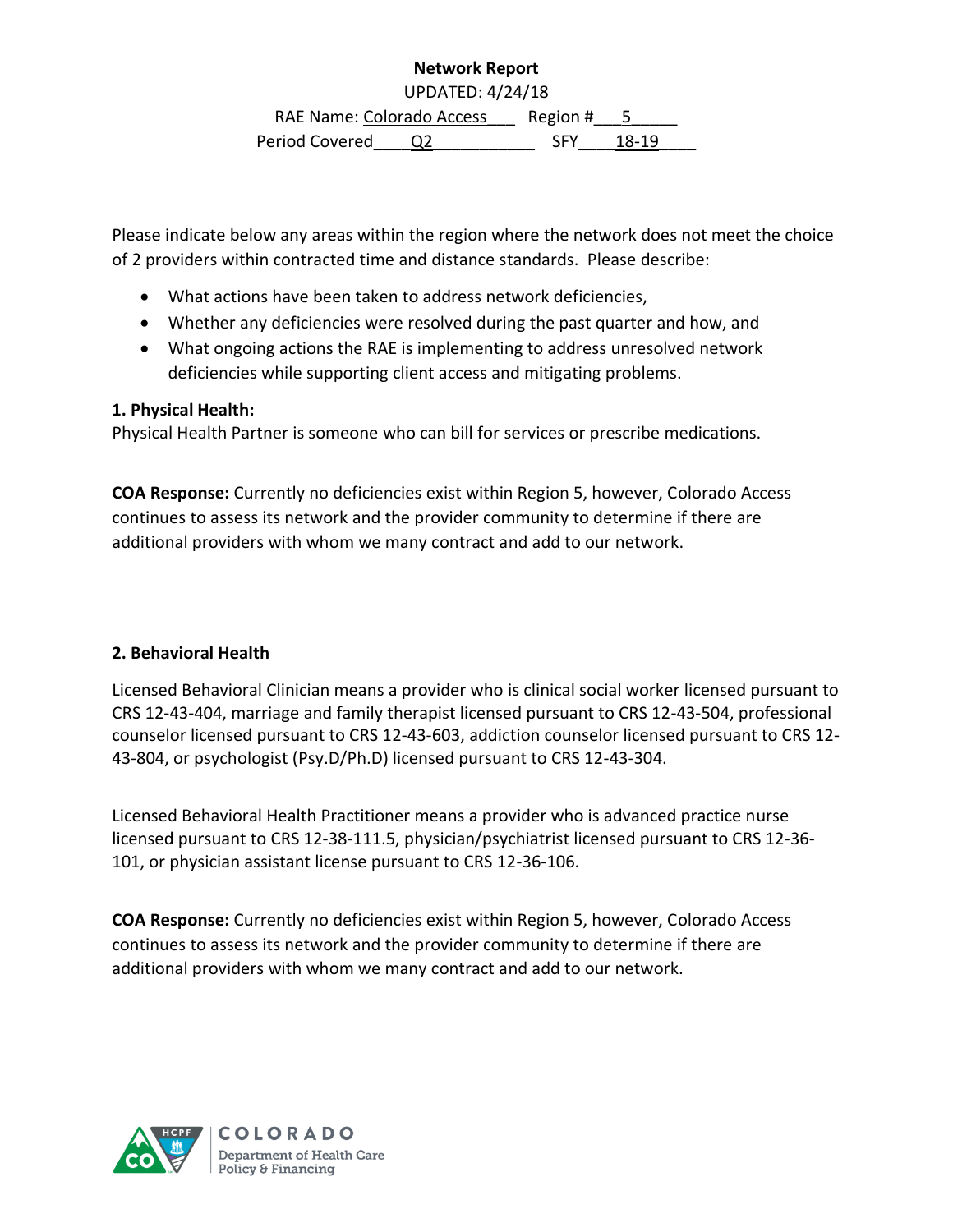### **ACC Network Adequacy Report**  UPDATED: 3/29/18 RAE Name: Colorado Access Region # 5 Period Covered Q2 SFY 18-19

#### **1. Please complete the tables for all of the providers in your network.**

NOTE: For the Physical Health Provider Type, please enter either: Adult Primary Care, Family Medicine, Pediatric Primary Care, OB/GYN, CMHC, or Other.

| PHYSICAL HEALTH  |        |                      |                            |                     |                |                      |                        |                    |
|------------------|--------|----------------------|----------------------------|---------------------|----------------|----------------------|------------------------|--------------------|
| Network          | County | <b>Provider Type</b> | Number of                  | <b>New Provider</b> | Left the       | <b>Accepting New</b> | <b>Provides after-</b> | <b>Single Case</b> |
| Provider         |        |                      | <b>Practitioners</b>       |                     | <b>Network</b> | <b>Clients</b>       | hours care             | <b>Agreement</b>   |
| (Practice sites) |        |                      |                            |                     |                |                      |                        |                    |
| - list the       |        |                      |                            |                     |                |                      |                        |                    |
| billing ID here  |        |                      |                            |                     |                |                      |                        |                    |
|                  |        |                      | Please Check if applicable |                     |                |                      |                        |                    |
|                  |        |                      |                            |                     |                |                      |                        |                    |
|                  |        |                      |                            |                     |                |                      |                        |                    |
|                  |        |                      |                            |                     |                |                      |                        |                    |
|                  |        |                      |                            |                     |                |                      |                        |                    |
|                  |        |                      |                            |                     |                |                      |                        |                    |
|                  |        |                      |                            |                     |                |                      |                        |                    |
|                  |        | Sub-Total            |                            |                     |                |                      |                        |                    |
|                  |        |                      |                            |                     |                |                      |                        |                    |

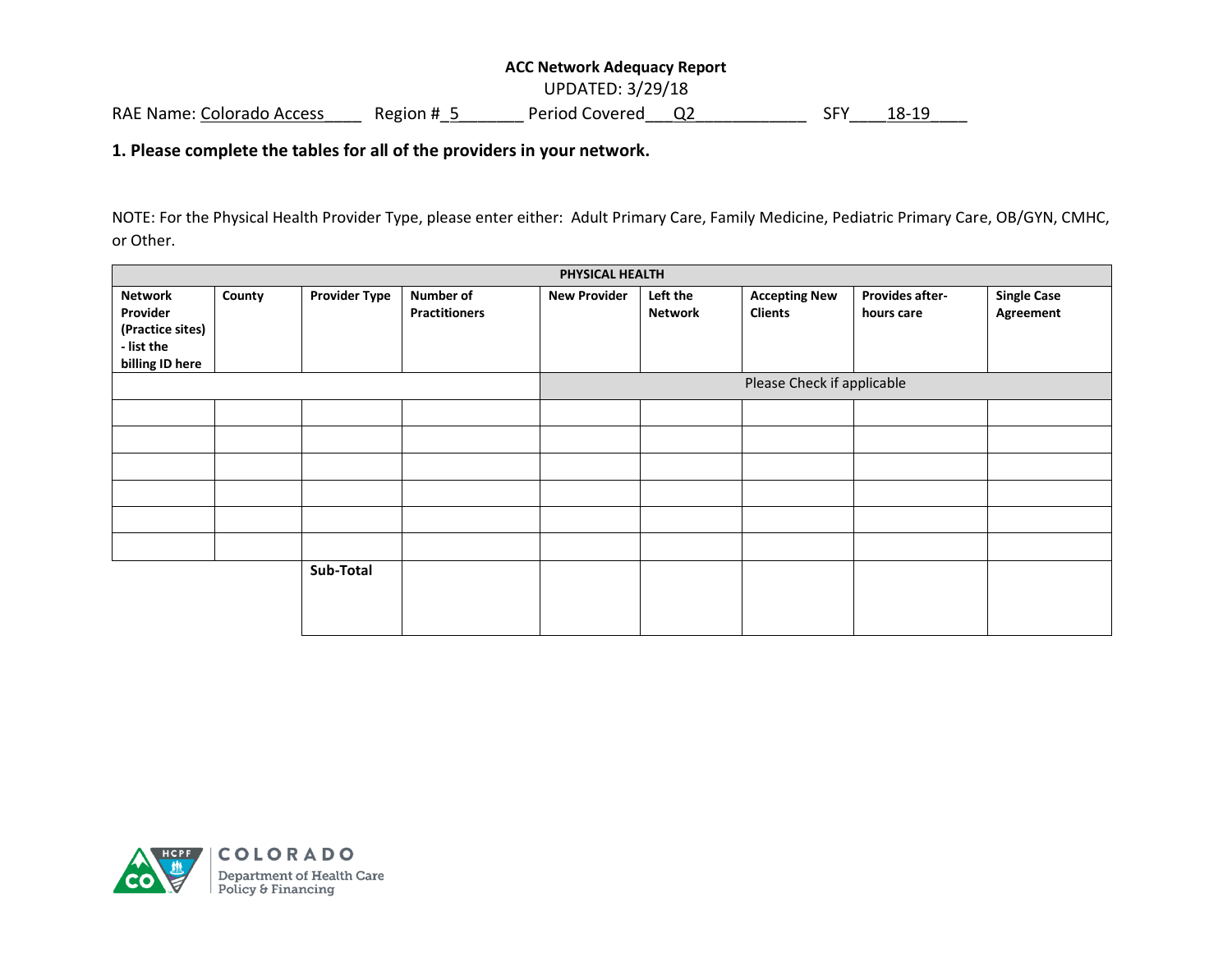#### **ACC Network Adequacy Report**

UPDATED: 3/29/18

RAE Name: Colorado Access Region # 5 Period Covered Q2 SFY 18-19

NOTE: For the Behavioral Health Provider Types, please enter either: Adult Mental Health Provider, Pediatric Mental Health Provider, Substance Use Provider, Psychiatrist, Child Psychiatrist, Psychiatric Prescriber, or Other.

| <b>BEHAVIORAL HEALTH</b>                          |        |                         |                                                                                                        |                        |                            |                                        |                                        |                                 |                                       |
|---------------------------------------------------|--------|-------------------------|--------------------------------------------------------------------------------------------------------|------------------------|----------------------------|----------------------------------------|----------------------------------------|---------------------------------|---------------------------------------|
| <b>Network</b><br>Provider<br>(Practice<br>sites) | County | Provider<br><b>Type</b> | The Number of<br>Licensed<br><b>Behavioral Health</b><br><b>Practitioners and</b><br><b>Clinicians</b> | <b>New</b><br>Provider | Left the<br><b>Network</b> | <b>Accepting New</b><br><b>Clients</b> | <b>Provides</b><br>after-hours<br>care | <b>Single Case</b><br>Agreement | Located in<br><b>PCMP</b><br>Practice |
|                                                   |        |                         | Please Check if applicable                                                                             |                        |                            |                                        |                                        |                                 |                                       |
|                                                   |        |                         |                                                                                                        |                        |                            |                                        |                                        |                                 |                                       |
|                                                   |        |                         |                                                                                                        |                        |                            |                                        |                                        |                                 |                                       |
|                                                   |        |                         |                                                                                                        |                        |                            |                                        |                                        |                                 |                                       |
|                                                   |        |                         |                                                                                                        |                        |                            |                                        |                                        |                                 |                                       |
|                                                   |        |                         |                                                                                                        |                        |                            |                                        |                                        |                                 |                                       |
|                                                   |        |                         |                                                                                                        |                        |                            |                                        |                                        |                                 |                                       |
|                                                   |        | Sub-Total               |                                                                                                        |                        |                            |                                        |                                        |                                 |                                       |

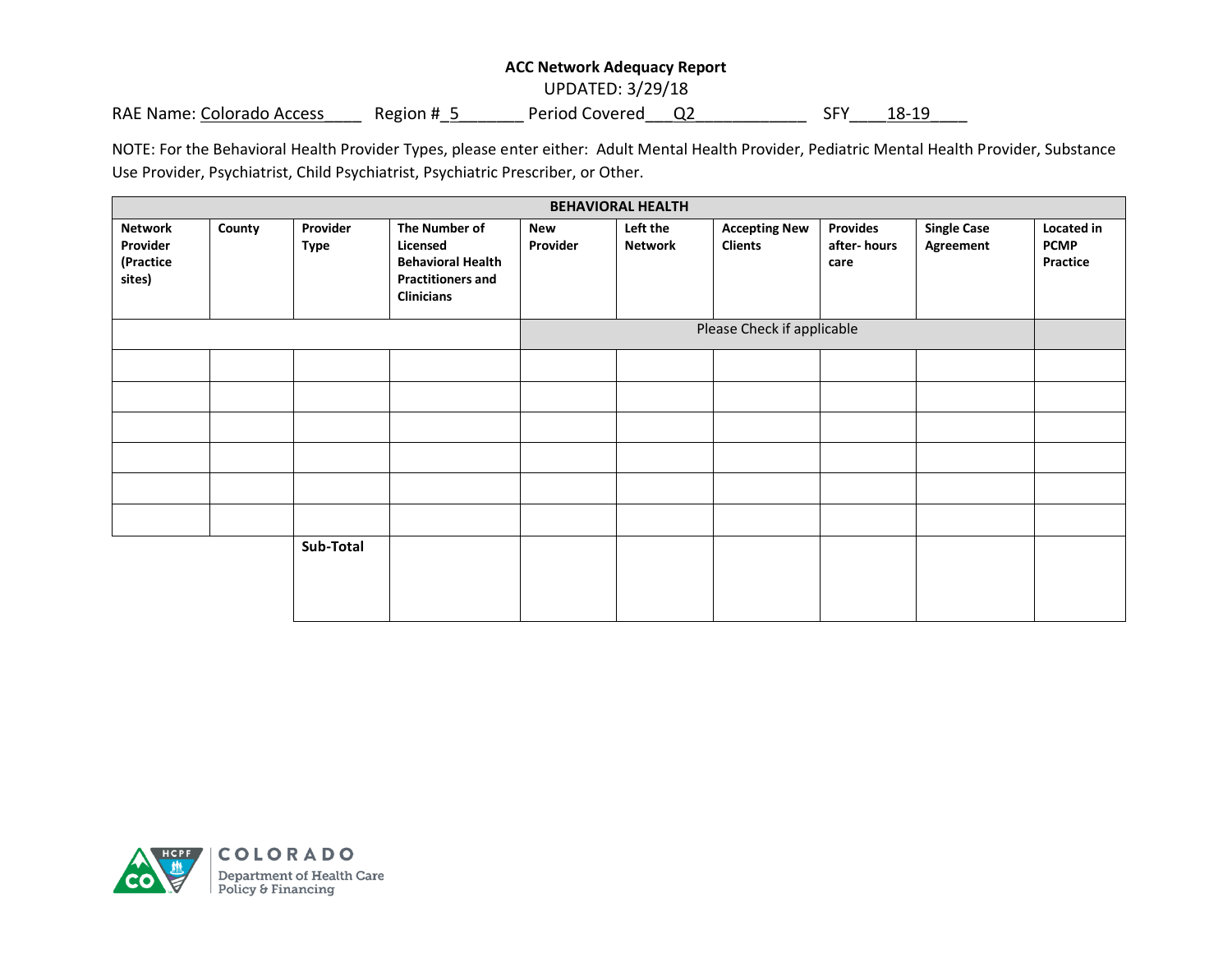#### **ACC Network Adequacy Report**

UPDATED: 3/29/18

RAE Name: Colorado Access\_\_\_\_\_ Region #\_5\_\_\_\_\_\_\_\_ Period Covered\_\_\_Q2\_\_\_\_\_\_\_\_\_\_\_\_\_ SFY\_\_\_\_ 18-19

**2. Please indicate the practitioner to client ratios in each county of your region**

| PHYSICAL HEALTH |                                          |                                             |                                               |                                                   |                                                         |  |
|-----------------|------------------------------------------|---------------------------------------------|-----------------------------------------------|---------------------------------------------------|---------------------------------------------------------|--|
| County          | <b>Number of</b><br><b>Practitioners</b> | <b>Number of Enrolled</b><br><b>Members</b> | <b>Ratio for Adult</b><br><b>Practitioner</b> | <b>Ratio for Pediatric</b><br><b>Practitioner</b> | <b>Ratio for-Mid Level</b><br><b>Adult Practitioner</b> |  |
| <b>Denver</b>   | 829                                      | 174,584                                     | 1:422                                         | 1:339                                             | 1:561                                                   |  |
|                 |                                          |                                             |                                               |                                                   |                                                         |  |
|                 |                                          |                                             |                                               |                                                   |                                                         |  |
|                 |                                          |                                             |                                               |                                                   |                                                         |  |
|                 |                                          |                                             |                                               |                                                   |                                                         |  |
|                 |                                          |                                             |                                               |                                                   |                                                         |  |
|                 |                                          |                                             |                                               |                                                   |                                                         |  |
|                 |                                          |                                             |                                               |                                                   |                                                         |  |
|                 |                                          |                                             |                                               |                                                   |                                                         |  |
|                 |                                          |                                             |                                               |                                                   |                                                         |  |
| Sub-Total       | 829                                      | 174,584                                     | 1:422                                         | 1:339                                             | 1:561                                                   |  |